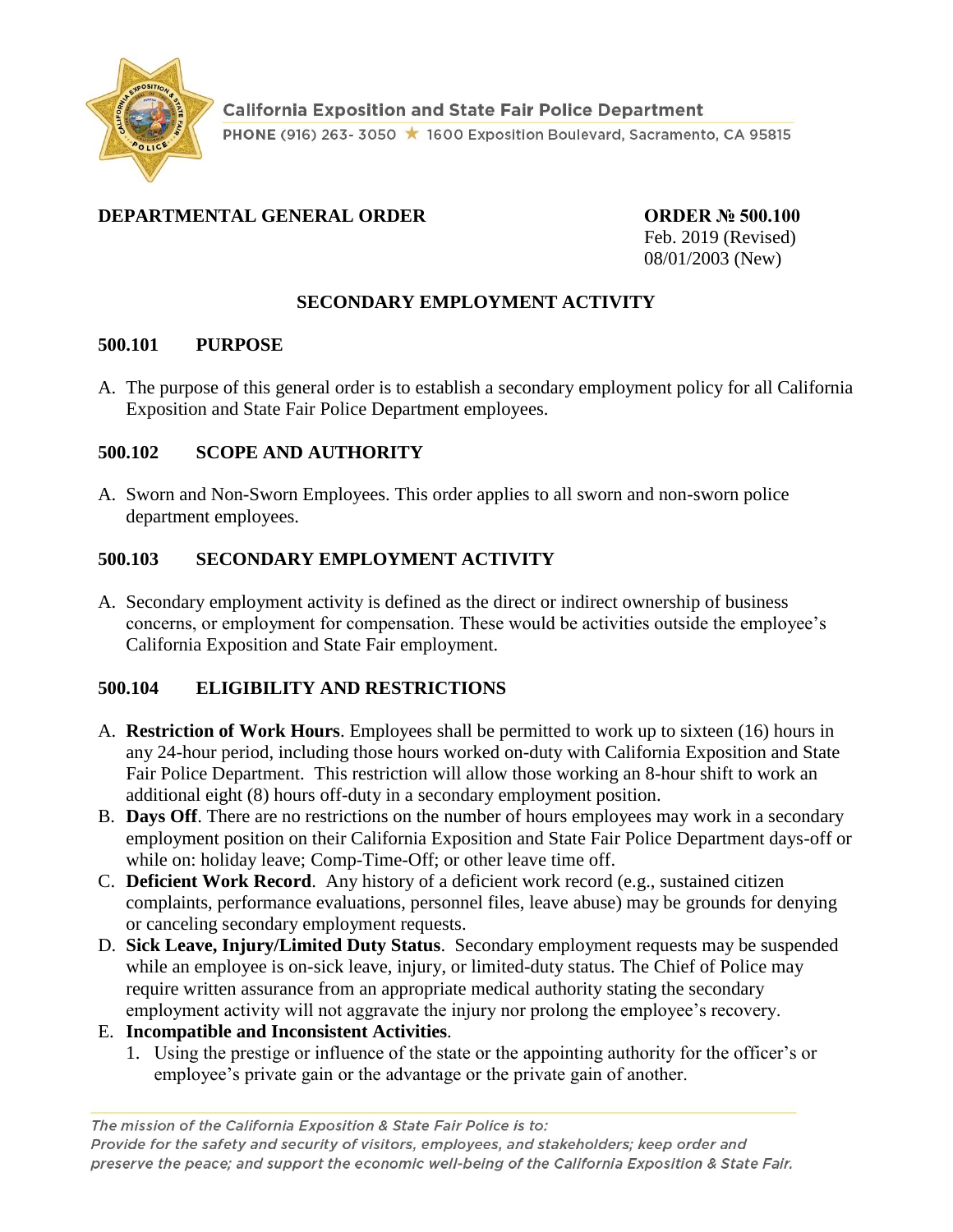California Exposition and State Fair Police Department Departmental General Order 500.100, Secondary Employment Activity

- 2. Receiving or accepting money or any other consideration from anyone other than the state for the performance of their duties as a state officer or employee.
- 3. Performance of any act that may later be subject directly or indirectly to the control, inspection, review, audit, or enforcement of any other California Exposition and State Fair Police Department employee.
- 4. Activities involving time demands that cause the officer or employee to be unable to devote full-time, attention and efforts to their state office or employment during their hours of duty as a state officer or employee.
- F. **Prohibited Secondary Employment Activity**. Examples of prohibited secondary employment activities include:
	- 1. Any activity that is inconsistent or incompatible with state employment.
	- 2. Employees may not engage in the practice of criminal law or work in any capacity for the defense in a criminal case. They may not engage in the practice of civil law in which the named defendants are the State of California, its agencies, or departments; or employees thereof who are sued as a party defendant in their capacity arising out of their employment.
	- 3. Employees may not engage in the practice of law for the purpose of representing California Exposition and State Fair Police Department employees before state administrative tribunals or bodies, or administrative inquires.
	- 4. Any secondary employment activity with any commercial entity having any contract or obligation to provide any type of service to the California Exposition and State Fair Police Department, or operates on the California Exposition and State Fairgrounds, whether the activity is performed for compensation or not.
	- 5. Employees are not permitted to engage in any secondary employment activity for either party in a civil or labor dispute involving any law enforcement agency.
	- G. **Outside Peace Officer Employment**. Sworn employees may work as peace officers for other law enforcement agencies.
		- 1. Sworn employees appointed as peace officers with other law enforcement agencies shall not use any equipment issued by this Department, nor shall they wear any item of uniform that can be identified with the California Exposition and State Fair Police Department.
			- a. **Exception:** California Exposition and State Fair Police Officers, also employed as peace officers for another law enforcement agency, may use their department issued equipment, only with the expressed approval of the Chief-of-Police. Police Officers shall submit a written request to the Chief-of-Police, identifying the other law enforcement agency, and describing the department issued equipment they request to use. If the Chief-of-Police provides an expressed approval, the police officer may use their equipment at the other agency.
		- 2. Sworn employees shall not interject the Department in any issue during the course and scope of their outside employment with another law enforcement agency.
		- 3. Sworn officers and employees may work for compensation in the position of Emergency Medical Technician (EMT) or paramedic for any licensed ambulance company.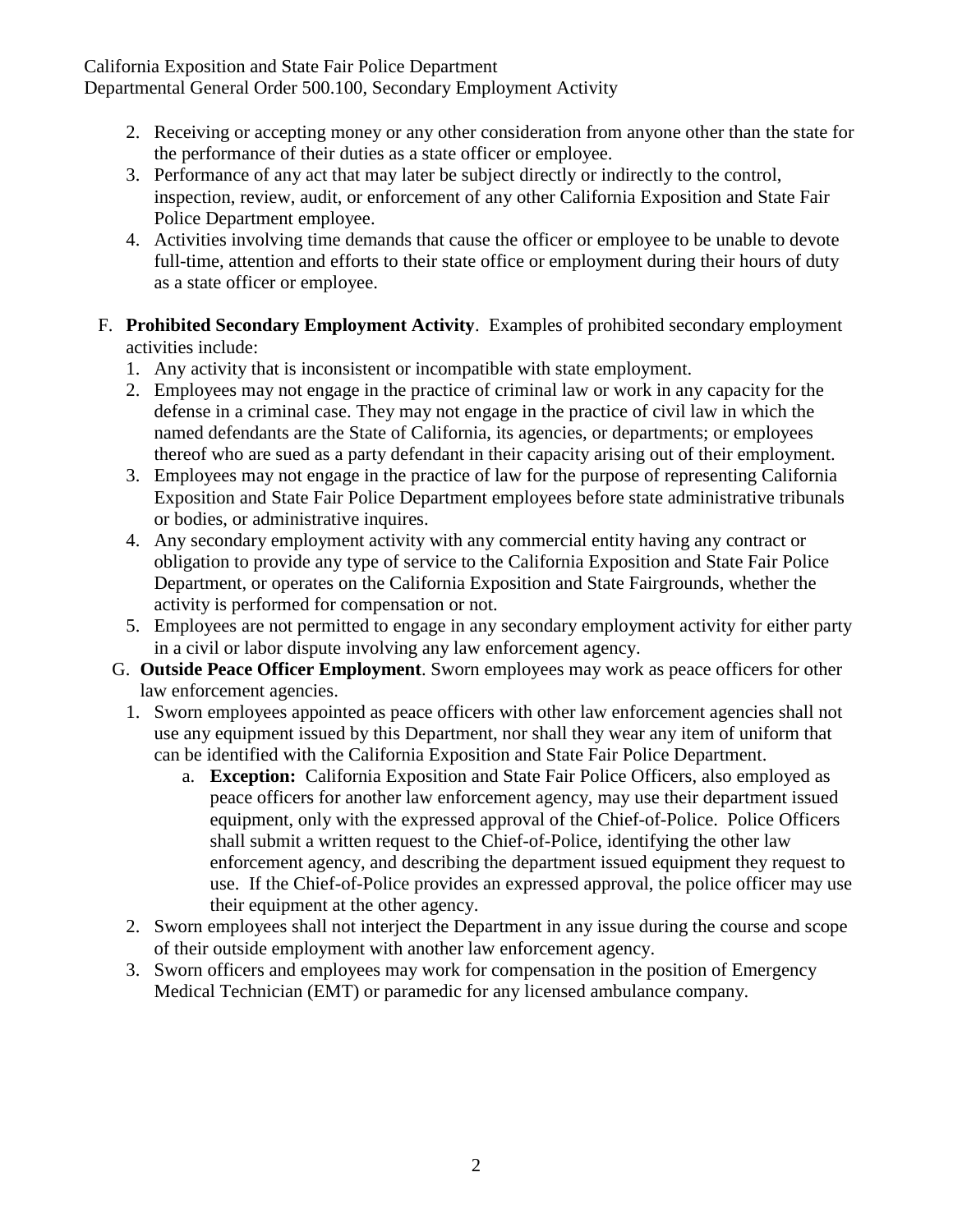# **500.105 SECONDARY EMPLOYMENT ACTIVITY REQUESTS**

- A. **Permanent Full-Time Employee Responsibility**. Before actually engaging in any type of secondary employment activity a permanent full-time employee shall:
	- 1. Complete and submit, through their chain-of-command to the Chief of Police. a "Request to Engage in Secondary Employment" memorandum. Thereafter, the employee shall not engage in the requested secondary employment activity until they have received written approval from the Chief of Police.
	- 2. Attached a detailed job description of the requested secondary employment activity with the completed memorandum.
- B. **Permanent Intermittent, Retired Annuitant Employee Responsibility**. Permanent Intermittent or Retired Annuitant employees having employment outside California Exposition and State Fair Police Department are not required to submit a "Request to Engage in Secondary Employment."
	- 1. Permanent Intermittent or Retired Annuitant employees shall not engage in any employment activity described in this order or in any statute of the State of California or in any regulation of the California Exposition & State Fair as Incompatible and Inconsistent.
- C. **Chief of Police Responsibility**. The Chief of Police shall review all requests and the performance record of the employee. The Chief of Police may direct any further inquiry needed to assure that all necessary information relative to the proposed activity or performance has been obtained.
- D. **Supervisory Responsibility**. Supervisors shall immediately advise the Chief of Police whenever it is believed that the secondary employment has adversely affected the employee job performance.

#### **500.106 PROCESSING THE "REQUEST TO ENGAGE IN SECONDARY EMPLOYMENT"**

- A. **Approval**. If the "Request to Engage in Secondary Employment" is approved, one copy shall be provided to the employee and the original filed in the employee's Official Personnel File (OPF). 1. The employee may then engage in the activity.
- B. **Disapproval**. If the "Request to Engage in Secondary Employment" is disapproved, the Chief of Police shall provide one copy to the employee, and file one copy in the employee's Official Personnel File (OPF).
- C. **Deputy General Manager - Administration**. The Deputy General Manager Administration may either approve or disapprove the action of the Chief of Police.
	- 1. **Concurrence.** If the Deputy General Manager Administration supports the recommendation, for approval or disapproval, by the Chief of Police, the Deputy General Manager - Administration does not need to take any further action.
	- 2. If the Deputy General Manager Administration disagrees with the recommendation, for approval or disapproval, by the Chief of Police, the original "Request to Engage in Secondary Employment" shall be returned to the Chief of Police for filing in the employee's Official Personnel File.